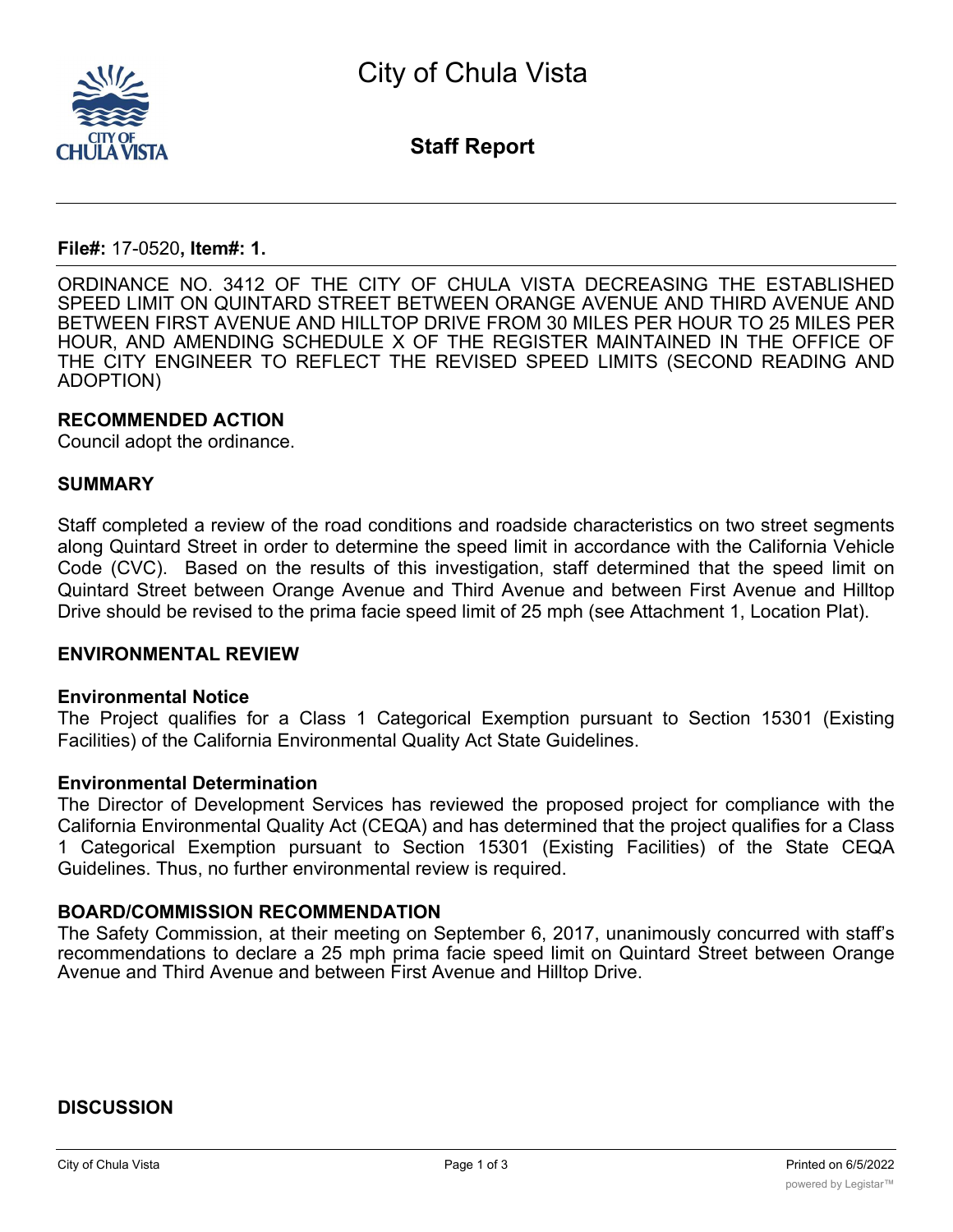# **File#:** 17-0520**, Item#: 1.**

## Background:

The CVC establishes the prima facie speed limit for all streets in the State. The prima facie speed limit applicable to Qunitard Street is 25 miles per hour (mph). An Engineering and Traffic Survey (E&TS) is required to change the prima facie speed limits.

The CVC requires that local agencies review local speed limits every five to ten years to determine if the existing street segment speed limits require updating.

Currently, the existing posted speed limit on Quintard Street is as follows:

30 mph between Orange Avenue and Third Avenue 30 mph between First Avenue and Hilltop Drive

## **CONCLUSION:**

Based on the existing road conditions, roadside characteristics and CVC, staff has determined that the speed limits on segments of Quintard Street need to be reduced. Sections 515 and 240 of the CVC define, a two-lane road, as a "residence or business" district as determined by the number of residences and businesses fronting the street. These two segments of Quintard Street qualify as "residence and business" district and, by statue per CVC Section 22352, also qualify for a 25 mph prima facie speed limit.

City staff recommends the City Council declare the proposed prima facie speed limits along Quintard Street as follows:

- · between Orange Avenue and Third Avenue, 25 mph prima facie speed limit
- between First Avenue and Hilltop Drive, 25 mph prima facie speed limit

# **DECISION-MAKER CONFLICT**

Staff has reviewed the property holdings of the City Council members and has found no property holdings within 500 feet of the boundaries of the property which is the subject of this action. Consequently, this item does not present a disqualifying real property-related financial conflict of interest under California Code of Regulations Title 2, section 18702.2(a)(11), for purposes of the Political Reform Act (Cal. Gov't Code §87100,et seq.).

Staff is not independently aware, and has not been informed by any City Council member, of any other fact that may constitute a basis for a decision maker conflict of interest in this matter.

# **LINK TO STRATEGIC GOALS**

The City's Strategic Plan has five major goals: Operational Excellence, Economic Vitality, Healthy Community, Strong and Secure Neighborhoods and a Connected Community. The goal of this action item is to support the Strong and Secure Neighborhood strategy identified in the City's Strategic Plan by providing safer roadways.